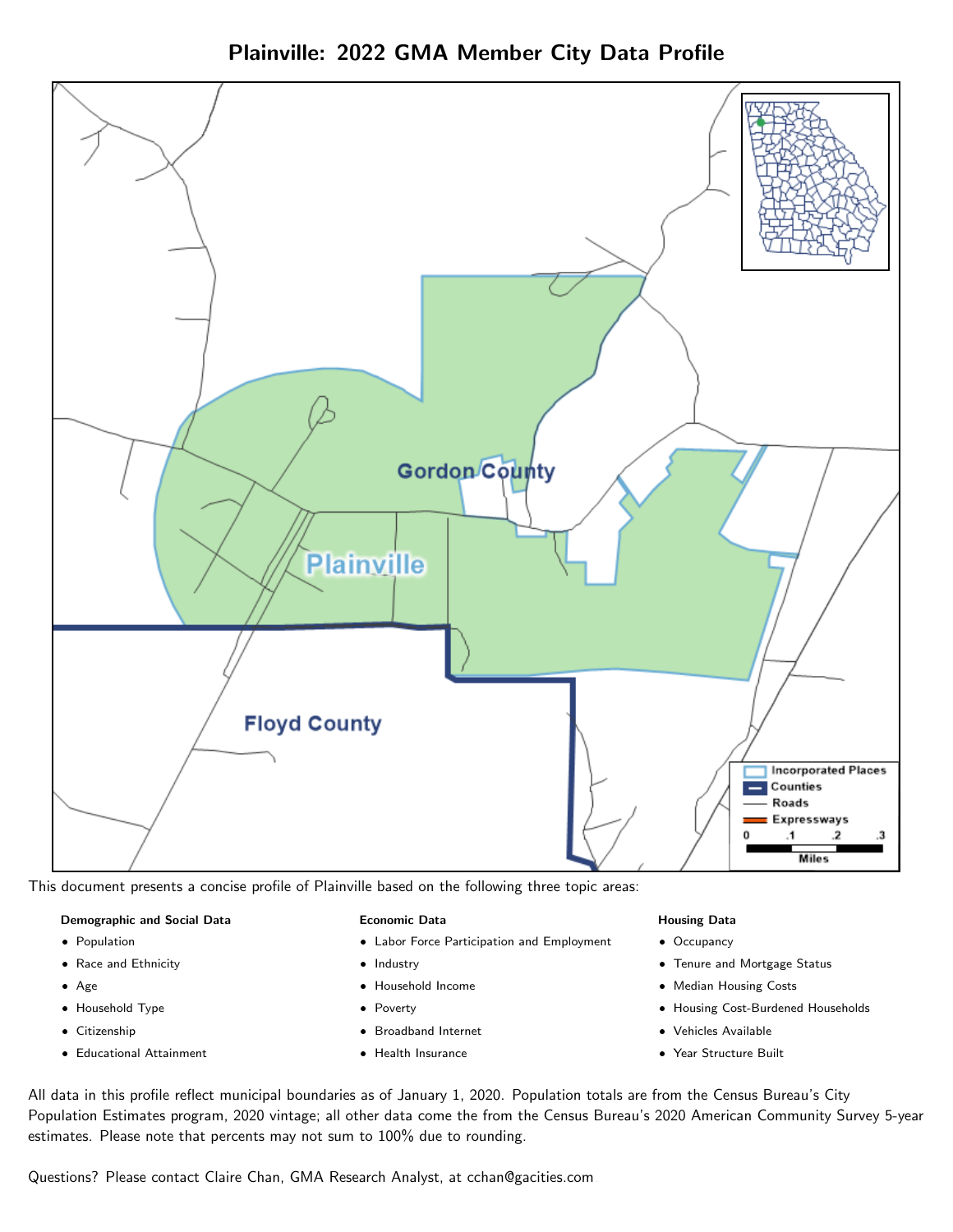# Plainville: Demographic and Social





**Citizenship** 



Source: American Community Survey, 2020 5-year estimates, table B05002 Source: American Community Survey, 2020 5-year estimates, table B15002

### Race and Ethnicity



Source: U.S. Census Bureau, City Population Estimates, 2020 vintage Source: American Community Survey, 2020 5-year estimates, table B03002

## Household Type



Source: American Community Survey, 2020 5-year estimates, table B01001 Source: American Community Survey, 2020 5-year estimates, table B11001

### Educational Attainment



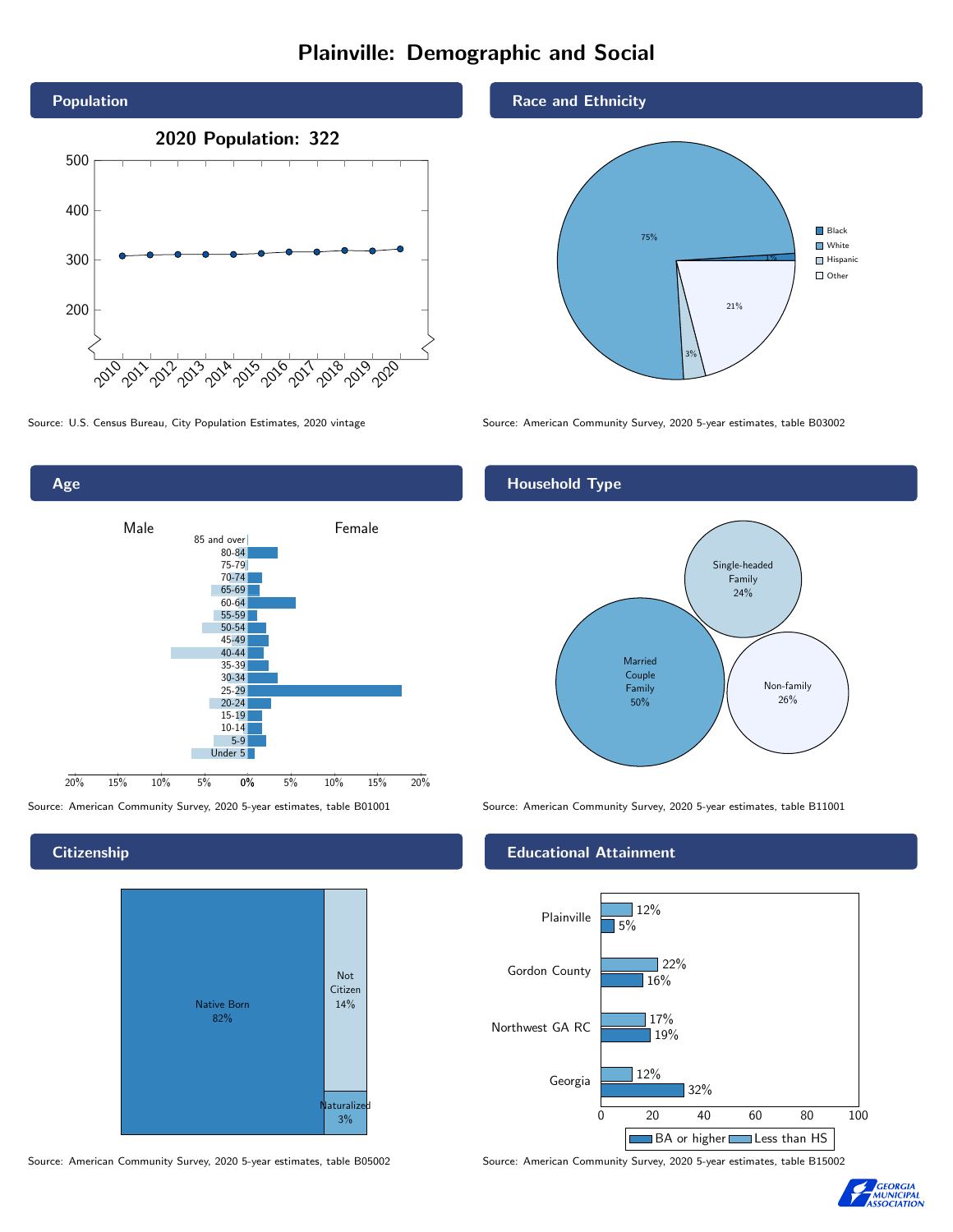# Plainville: Economic



Source: American Community Survey, 2020 5-year estimates, table B23001 Note: Unemployment rate is based upon the civilian labor force.



Source: American Community Survey, 2020 5-year estimates, tables B19013 and B19025 Source: American Community Survey, 2020 5-year estimates, table B17010

Broadband Internet No 37% Yes 63%

Industry

| Agriculture, forestry, fishing and hunting, and mining      | $0\%$ |
|-------------------------------------------------------------|-------|
| Construction                                                | 3%    |
| Manufacturing                                               | 24%   |
| <b>Wholesale Trade</b>                                      | 5%    |
| Retail Trade                                                | 37%   |
| Transportation and warehousing, and utilities               | $4\%$ |
| Information                                                 | $0\%$ |
| Finance and insurance, real estate, rental, leasing         | $0\%$ |
| Professional, scientific, mgt, administrative, waste mgt    | 3%    |
| Educational services, and health care and social assistance | 12%   |
| Arts, entertainment, recreation, accommodation, food        | $4\%$ |
| service                                                     |       |
| Other services, except public administration                | $7\%$ |
| Public administration                                       | 2%    |

Source: American Community Survey, 2020 5-year estimates, table C24030

Poverty



### Health Insurance



Source: American Community Survey, 2020 5-year estimates, table B28002 Source: American Community Survey, 2020 5-year estimates, table B18135